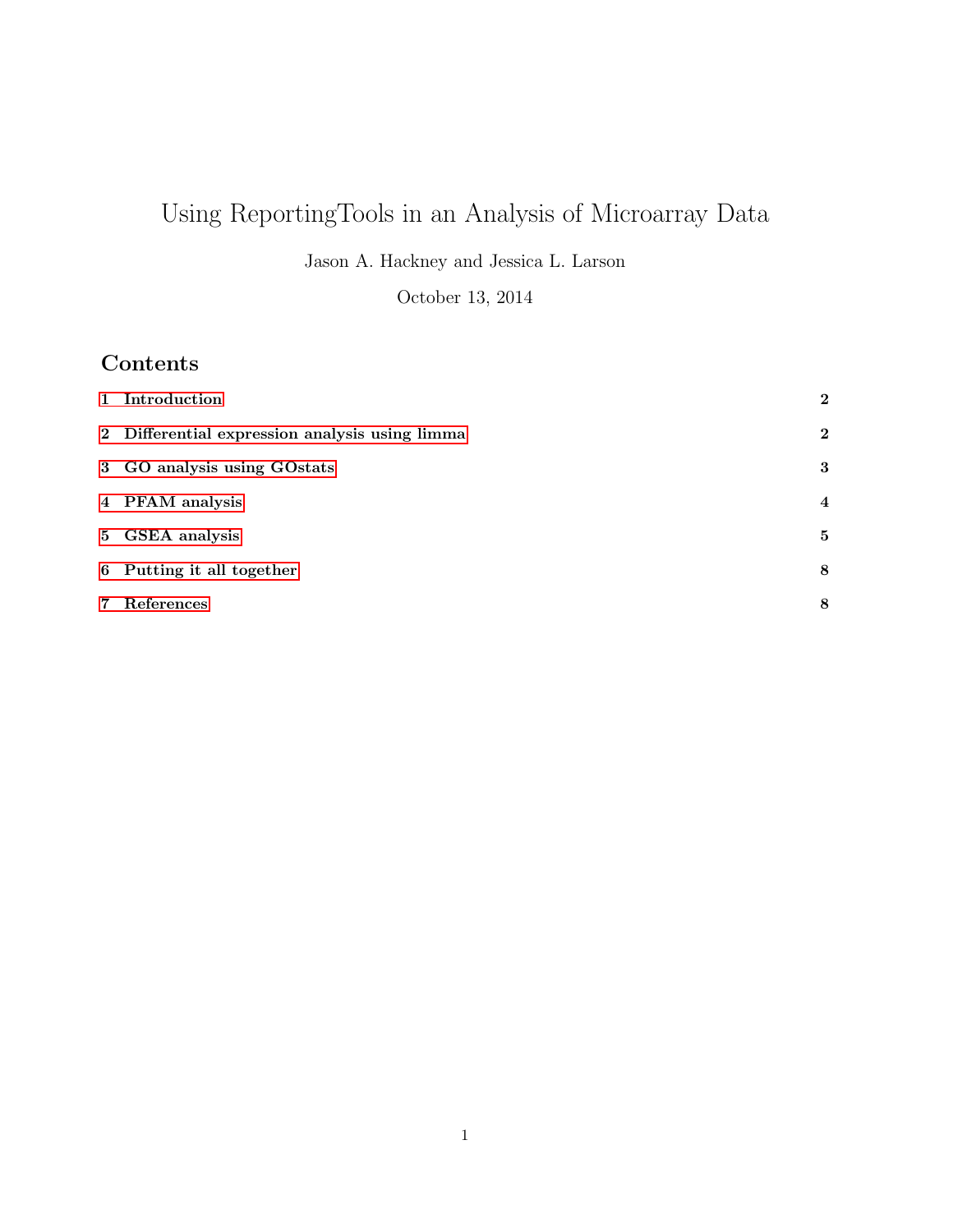### <span id="page-1-0"></span>1 Introduction

The ReportingTools package is particularly useful in displaying results from a microarray experiment. In this vignette we show how to display results from differential gene expression, Gene Ontology (GO), protein families (PFAM) and gene set enrichment analyses. In the final section, we create an index page where the user can easily access any of these results.

## <span id="page-1-1"></span>2 Differential expression analysis using limma

For this vignette we will examine the ALL dataset. First we load our ReportingTools package and the data. This dataset is from a clinical trial in acute lymphoblastic leukemia (ALL) and is available from Bioconductor.

```
> library(ReportingTools)
> library(ALL)
> library(hgu95av2.db)
> library(genefilter)
> data(ALL)
```
We will compare the gene expression between the BCR/ABL and NEG samples. We use featureFilter to remove most of the unexpressed genes.

```
> ALL <- ALL[, ALL$mol.biol %in% c('NEG','BCR/ABL') &
+ !is.na(ALL$sex)]
> ALL$mol.biol <- factor(ALL$mol.biol,
                       levels = c('NEG', 'BCR/ABL'))> ALL <- featureFilter(ALL)
```
Next we use limma to find statistical evidence of differentially expressed genes.

```
> library(limma)
> model <- model.matrix(~mol.biol+sex, ALL)
> fit <- eBayes(lmFit(ALL, model))
```
With the limma output we can make our differential analysis report. To publish MArrayLM objects, we supply the eSet and factor used in our analysis.

```
> library(lattice)
> rep.theme <- reporting.theme()
> lattice.options(default.theme = rep.theme)
> deReport <- HTMLReport(shortName = 'de_analysis',
+ title = 'Analysis of BCR/ABL translocation differential expression',
                       reportDirectory = "./reports")> publish(fit, deReport, eSet=ALL, factor=ALL$mol.biol, coef=2, n=100)
> finish(deReport)
```
The resulting output is displayed on an .html page and includes several statistics of interest as well as an image of the data.

If we want to change our images, we can do so with .modifyDF (see the basic vignette for more examples of how to use this feature). In this example, we make lattice plots of the expression of each gene in our table stratified by mol.biol and sex . Note that .modifyDF uses the basic data frame (output from topTable ) as its default object and then modifies it with the corresponding function. To modify the decorated ReportingToolsdata.frame , let .modifyDF=list(modifyReportDF, makeNewImages) .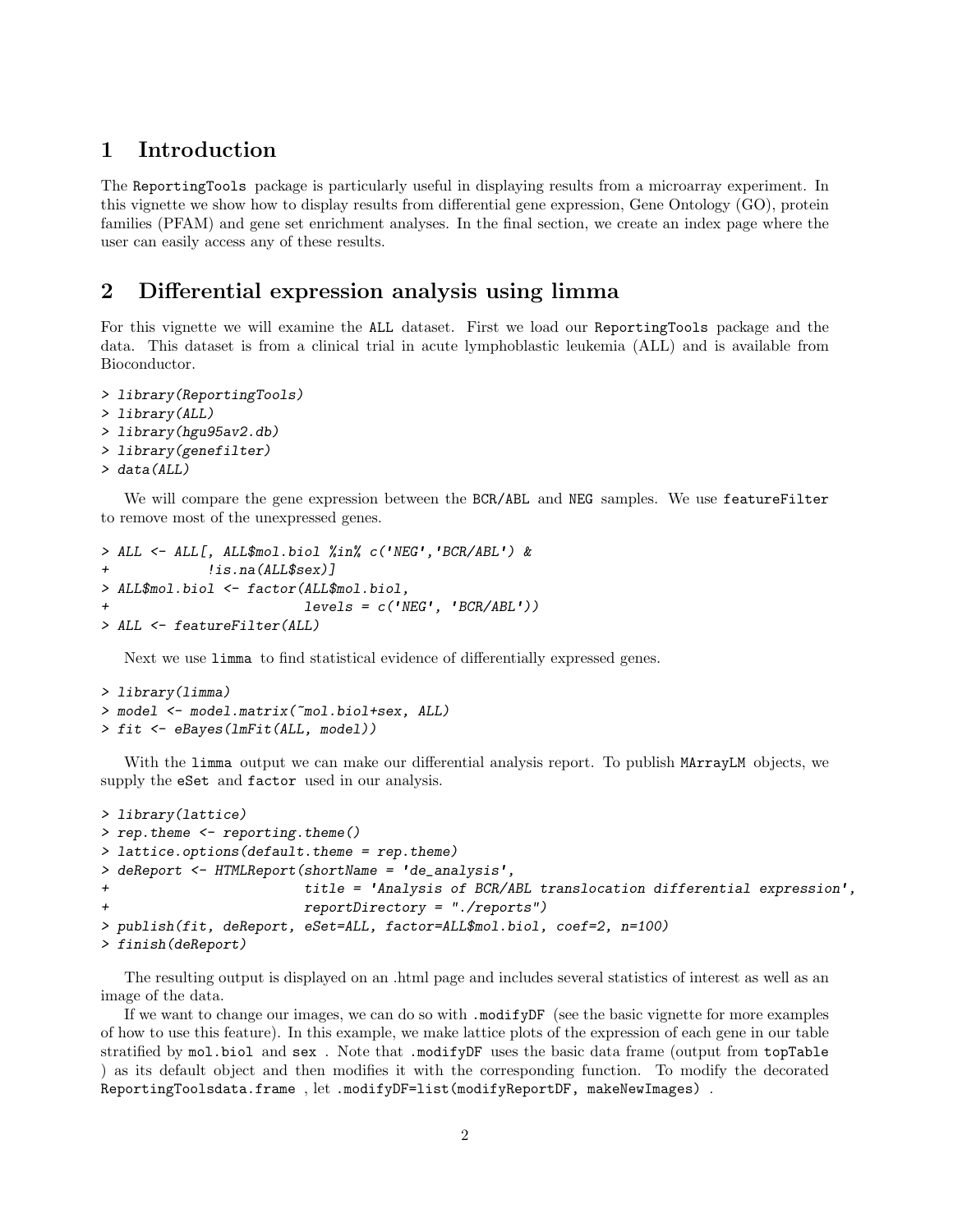#### Analysis of BCR/ABL translocation differential expression

| $\div$ records per page<br>Search all columns:<br>10 |              |          |                  |                                                    |                                                                                                                        |                          |                                            |  |  |
|------------------------------------------------------|--------------|----------|------------------|----------------------------------------------------|------------------------------------------------------------------------------------------------------------------------|--------------------------|--------------------------------------------|--|--|
|                                                      |              |          |                  |                                                    |                                                                                                                        | From<br>to               | From<br>to                                 |  |  |
|                                                      | ٠<br>Probeld | Entrezid | Symbol           | ٠<br>GeneName                                      | Image                                                                                                                  | mol.biolBCR/ABL<br>logFC | mol.biolBCR/ABL<br><b>Adjusted p-Value</b> |  |  |
|                                                      | 40202 at     | 687      | KLF9             | Kruppel-like factor 9                              | <b>STATISTICS</b><br>$11.14 - 13.04$                                                                                   | 2.420                    | 1.01e-11                                   |  |  |
|                                                      | 1635 at      | 25       | ABL <sub>1</sub> | c-abl oncogene 1, non-<br>receptor tyrosine kinase | <b>STATE OF THE ART OF THE ART OF THE ART OF THE ART OF THE ART OF THE ART OF THE ART OF THE ART OF THE ART OF THE</b> | 1.170                    | 3.48e-10                                   |  |  |
|                                                      | 40504 at     | 5445     | PON <sub>2</sub> | paraoxonase 2                                      | <b><i>STATISTICS</i></b>                                                                                               | 1.220                    | 9.77e-10                                   |  |  |

Figure 1: Resulting page created by publish for fit .

```
> library(hwriter)
> makeNewImages <- function(df,...){
+ imagename <- c()
+ for (i in 1:nrow(df)){
+ probeId <- df$ProbeId[i]
+ y_at <- pretty(exprs(ALL)[probeId,])
+ y_labels <- formatC(y_at, digits = 1, format = 'f')
+ imagename[i] <- paste0("plot", probeId, ".png")
+ png(filename = paste0("./reports/figuresde_analysis/",
+ imagename[i]))
+ print(stripplot(exprs(ALL)[probeId,]~ALL$mol.biol|ALL$sex))
+ dev.off()
+ }
+ df$Image <- hwriteImage(paste0("figuresde_analysis/", imagename),
+ link=paste0("figuresde_analysis/", imagename),
+ table=FALSE, width=100)
+ return(df)
+ }
> deReport2 <- HTMLReport(shortName='de_analysis2',
+ title = 'Analysis of BCR/ABL translocation differential expression with new plots
+ reportDirectory = "./reports")
> publish(fit, deReport2, eSet = ALL, factor = ALL$mol.biol, coef=2,
       n = 100,
+ ##.modifyDF=list(modifyReportDF, makeNewImages) ) ##to add new images to default RT output
       .modifyDF=makeNewImages)
> finish(deReport2)
```
## <span id="page-2-0"></span>3 GO analysis using GOstats

In this section, we show how to use ReportingTools to publish a GO analysis to an html file. First we select the top 100 differential genes and then run the hyperGTest from the GOstats package.

```
> library(GOstats)
> tt \le topTable(fit, coef = 2, n = 100)
> selectedIDs <- unlist(mget(rownames(tt), hgu95av2ENTREZID))
```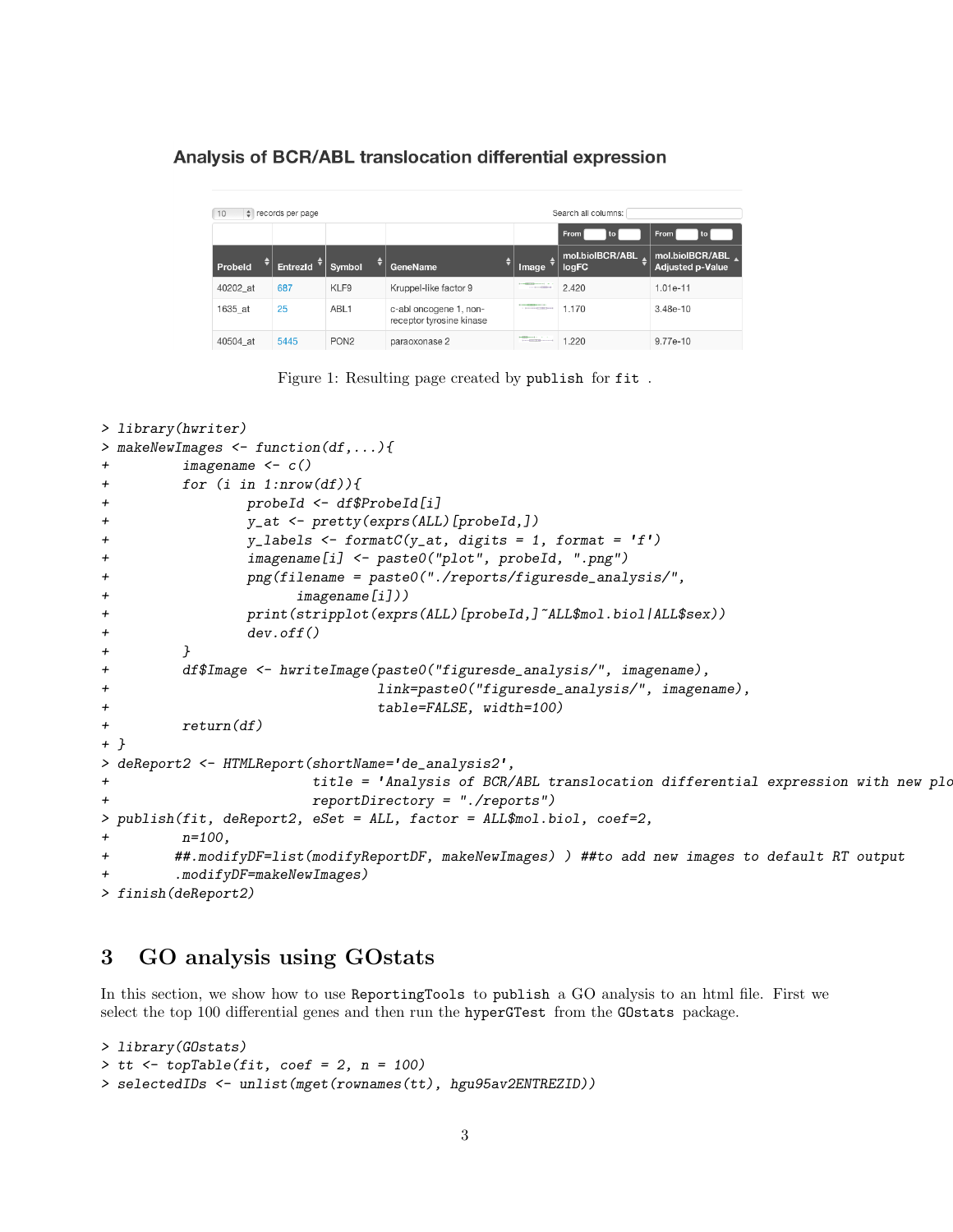Analysis of BCR/ABL translocation differential expression with new plots

| 10       | Search all columns:<br>$\div$ records per page |                  |                                                    |                          |                               |                                            |  |  |  |
|----------|------------------------------------------------|------------------|----------------------------------------------------|--------------------------|-------------------------------|--------------------------------------------|--|--|--|
|          |                                                |                  |                                                    | From<br>to               | From                          |                                            |  |  |  |
| Probeld  | Entrezid                                       | Symbol           | ٠<br>GeneName                                      | Image                    | mol.biolBCR/ABL<br>٠<br>logFC | mol.biolBCR/ABL<br><b>Adjusted p-Value</b> |  |  |  |
| 40202 at | 687                                            | KLF9             | Kruppel-like factor 9                              |                          | 2.420                         | $1.01e-11$                                 |  |  |  |
| 1635 at  | 25                                             | ABL <sub>1</sub> | c-abl oncogene 1, non-<br>receptor tyrosine kinase | <b>Contract Contract</b> | 1.170                         | 3.48e-10                                   |  |  |  |

Figure 2: Resulting page created by makeNewImages

```
> universeIDs <- unlist(mget(featureNames(ALL), hgu95av2ENTREZID))
> goParams <- new("GOHyperGParams",
+ geneIds = selectedIDs,
+ universeGeneIds = universeIDs,
+ annotation = annotation(ALL),
+ ontology = "BP",
+ pvalueCutoff = 0.01,
+ conditional = TRUE,
              testDirection = "over")> goResults <- hyperGTest(goParams)
```
With these results, we can then make the GO report. We must supply publish with the genes of interest and the species annotation for this dataset. The default p-value cutoff is 0.01 and the minimum category size is 10 genes.

```
> goReport <- HTMLReport(shortName = 'go_analysis',
                       title = 'GO analysis of BCR/ABL translation',+ reportDirectory = "./reports")
> publish(goResults, goReport, selectedIDs = selectedIDs,
     \text{annotation}.db = "org.Hs.eg")> finish(goReport)
```
The resulting output is displayed on an .html page and includes several statistics of interest as well as an image of the overlap for each category.

## <span id="page-3-0"></span>4 PFAM analysis

In this section, we show how to use ReportingTools to write a table of PFAM analysis results to an html file. First we run the hyperGTest from the Category package.

```
> library(Category)
> pfamParams <- new("PFAMHyperGParams",
+ geneIds = selectedIDs,
+ universeGeneIds = universeIDs,
+ annotation = annotation(ALL),
```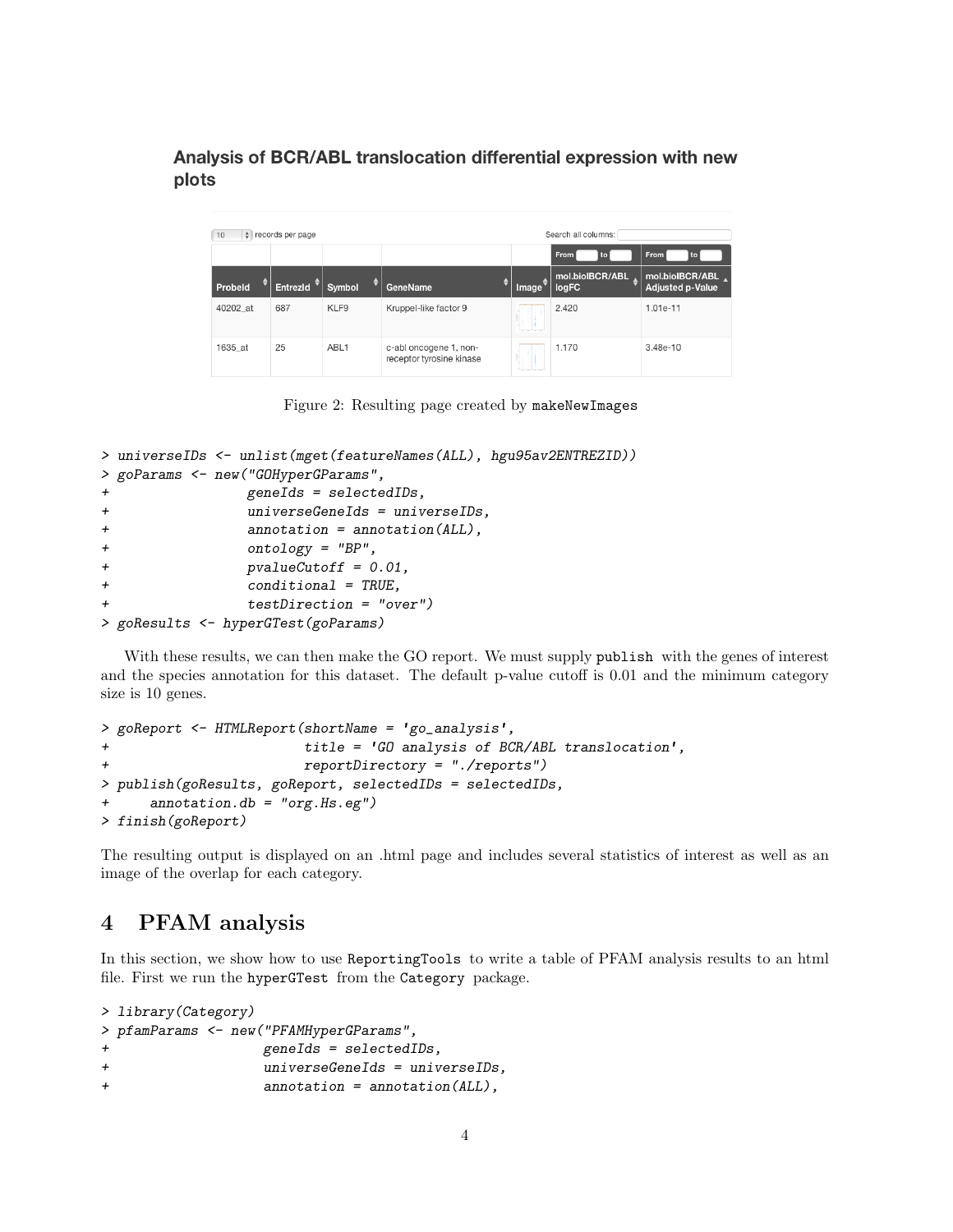#### **GO analysis of BCR/ABL translocation**

| 10         | $\div$ records per page                                                                      | Search all columns:     |                 |                      |               |              |  |
|------------|----------------------------------------------------------------------------------------------|-------------------------|-----------------|----------------------|---------------|--------------|--|
|            |                                                                                              |                         |                 |                      | From<br>l to  | From<br>l to |  |
| Accession  | <b>GO Term</b>                                                                               | Category<br><b>Size</b> | Image $\bar{f}$ | Overlap <sup>+</sup> | Odds<br>Ratio | P-value      |  |
| GO:0002504 | antigen processing and presentation of peptide or<br>polysaccharide antigen via MHC class II | 14                      | 1999            | 4                    | 35.10         | 1.64e-05     |  |
| GO:0007165 | signal transduction                                                                          | 2743                    | 正<br>$\sim$     | 49                   | 2.11          | 2.61e-04     |  |

Figure 3: Resulting page created by publish for goResults.

```
+ pvalueCutoff = 0.01,
                 + testDirection = "over")
> PFAMResults <- hyperGTest(pfamParams)
```
Then we make the PFAM report. Again we supply publish with the genes of interest and the species annotation for this dataset. We set the minimum category size to 3 genes.

```
> PFAMReport <- HTMLReport(shortName = 'pfam_analysis',
+ title = 'PFAM analysis of BCR/ABL translocation',
+ reportDirectory = "./reports")
> publish(PFAMResults, PFAMReport, selectedIDs = selectedIDs,
        \text{annotation}.db = "org.Hs.eg", categorySize = 3)> finish(PFAMReport)
```
The resulting output is displayed on an .html page and includes several statistics of interest as well as an image of the overlap for each category.

### <span id="page-4-0"></span>5 GSEA analysis

In this section we show how to use publish to display GeneSetCollection objects and their corresponding gene set enrichment statistics. For this example, we will randomly select our gene sets and create our collection.

```
> library(GSEAlm)
> library(GSEABase)
> mapped_genes <- mappedkeys(org.Hs.egSYMBOL)
> eidsAndSymbols <- as.list(org.Hs.egSYMBOL[mapped_genes])
> geneEids <- names(eidsAndSymbols)
> set.seed(123)
> set1 <- GeneSet(geneIds=sample(geneEids, 100, replace=FALSE), setName="set1",
                 shortDescription = "This is set1")> set2 <- GeneSet(geneIds=sample(geneEids, 10, replace=FALSE), setName="set2",
                 shortDescription = "This is set2")> set3 <- GeneSet(geneIds=sample(geneEids, 37, replace=FALSE), setName="set3",
+ shortDescription = "This is set3")
```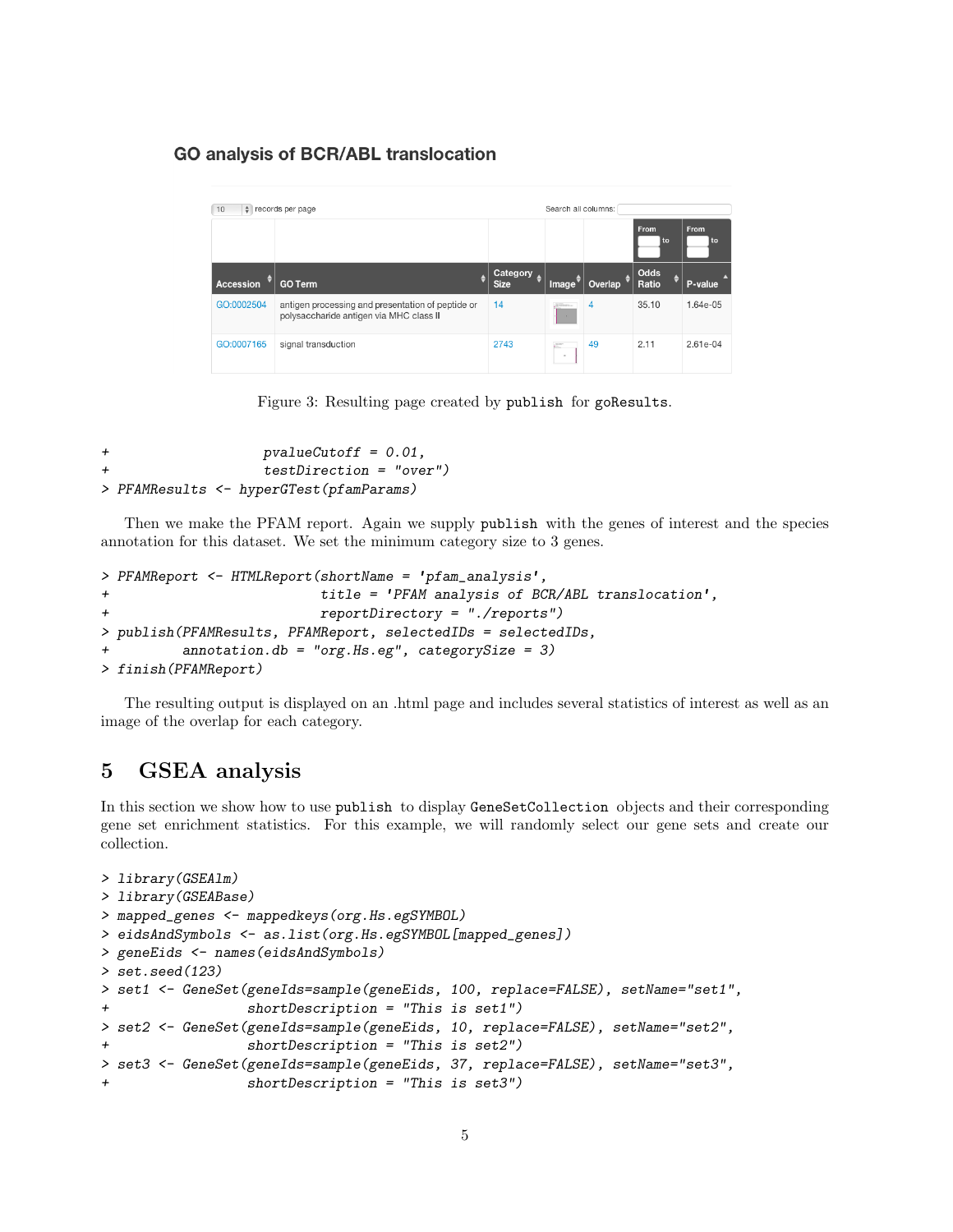```
> set4 <- GeneSet(geneIds=sample(geneEids, 300, replace=FALSE), setName="set4",
                  shortDescription = "This is set4")> geneSets <- GeneSetCollection(c(set1, set2, set3, set4))
```
We can now make a very simple GeneSetCollection html table with ReportingTools .

```
> geneSetsReport <- HTMLReport(shortName = "gene_sets",
                               title = "Gene Sets",reportDirectory = "./reports")> publish(geneSets, geneSetsReport, annotation.db = "org.Hs.eg")
> finish(geneSetsReport)
```
The resulting output is displayed on an .html page and includes the gene sets and links to pages listing the genes within the corresponding set.

Often, investigators would like more information about the enrichment of certain gene sets. Thus, we will proceed with gene set enrichment analysis (GSEA). To begin, we determine the overlap between our sets and our genes of interest by creating an incidence matrix.

```
> mat <- matrix(data=0, ncol=length(universeIDs),nrow=length(geneSets))
> for(i in 1:length(geneSets)){
   + geneIdEntrez <- unlist(geneIds(geneSets[[i]]))
   mat[i,match(geneIdEntrez, universeIBs)] <- 1
+ }
> colnames(mat) <- universeIDs
> rownames(mat) <- sapply(geneSets, function(x) x@setName)
```
Now we can run the GSEA and obtain set-specific statistics and p-values.

```
> lm <- lmPerGene(ALL, ~mol.biol+sex, na.rm=TRUE)
> GSNorm <- GSNormalize(lm$tstat[2,], mat)
> #one-sided p-values
> pVals <- gsealmPerm(ALL,~mol.biol+sex, mat, nperm=100)
> bestPval <- apply(pVals, 1, min)
```
We can add these statistics to our report page.

```
> gseaReport <- HTMLReport(shortName = "gsea_analysis",
                           title = "GSEA analysis",+ reportDirectory = "./reports")
> publish(geneSets, gseaReport, annotation.db = "org.Hs.eg",
          setStats = GSMorm, setPValues = 2*bestPval)> finish(gseaReport)
```
The resulting output is displayed on an .html page and includes our set statistics and p-values. Links to set-specific pages are also created.

We can also add the same statistics via .modifyDF. As demonstrated in the basic vignette, .modifyDF allows us to manipulate the output published to our html pages.

```
> runGSEA \leq function(df,...){
+ mat <- matrix(data = 0, ncol = length(universeIDs), nrow = length(geneSets))
+ for(i in 1:length(geneSets)){
+ geneIdEntrez <- unlist(geneIds(geneSets[[i]]))
+ mat[i,match(geneIdEntrez, universeIDs)] <- 1
   + }
```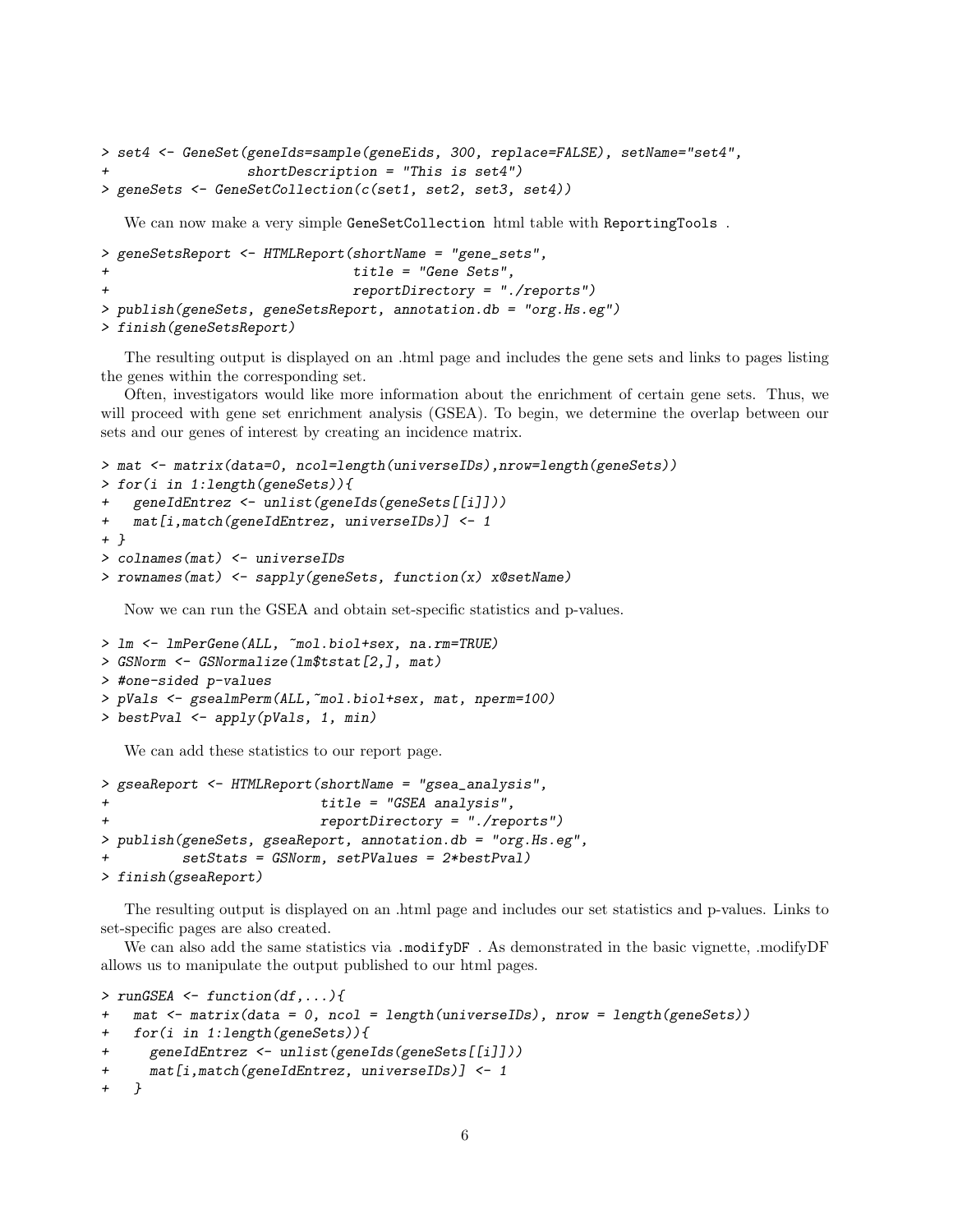## **GSEA analysis**

| $\div$ records per page<br>10 |   |                    | Search all columns: |                                 |        |                       |  |                    |
|-------------------------------|---|--------------------|---------------------|---------------------------------|--------|-----------------------|--|--------------------|
|                               |   |                    |                     | From<br>to                      | From   | l to                  |  |                    |
| <b>Gene Set</b>               | ♦ | <b>Description</b> | ٠                   | <b>Gene Set Statistic</b><br>÷۱ |        | Gene Set P-value      |  |                    |
| set <sub>2</sub>              |   | This is set2       |                     | $-2.040$                        | 0.0396 |                       |  |                    |
| set4                          |   | This is set4       |                     | $-2.230$                        | 0.0792 |                       |  |                    |
| set <sub>3</sub>              |   | This is set3       |                     | 1.260                           | 0.1780 |                       |  |                    |
| set1                          |   | This is set1       |                     | 0.891                           | 0.4160 |                       |  |                    |
| Showing 1 to 4 of 4 entries   |   |                    |                     |                                 |        | $\leftarrow$ Previous |  | $Next \rightarrow$ |

Figure 4: Resulting updated page created by publish for geneSets after we include the set statistics and p-values.

## Genes in set1 -- This is set1

| 10        | $\div$ records per page | Search all columns:                                 |  |  |  |
|-----------|-------------------------|-----------------------------------------------------|--|--|--|
| EntrezId  | Symbol<br>٠             | GeneName                                            |  |  |  |
| 10003     | NAALAD <sub>2</sub>     | N-acetylated alpha-linked acidic dipeptidase 2      |  |  |  |
| 100129311 | LOC100129311            | uncharacterized LOC100129311                        |  |  |  |
| 100131023 | LOC100131023            | uncharacterized LOC100131023                        |  |  |  |
| 100131411 | LOC100131411            | zinc finger protein 28 pseudogene                   |  |  |  |
| 100131442 | RCC2P5                  | regulator of chromosome condensation 2 pseudogene 5 |  |  |  |
| 100271110 | <b>RPS26P19</b>         | ribosomal protein S26 pseudogene 19                 |  |  |  |
| 100271168 | RPL21P54                | ribosomal protein L21 pseudogene 54                 |  |  |  |

Figure 5: The set-specific page.